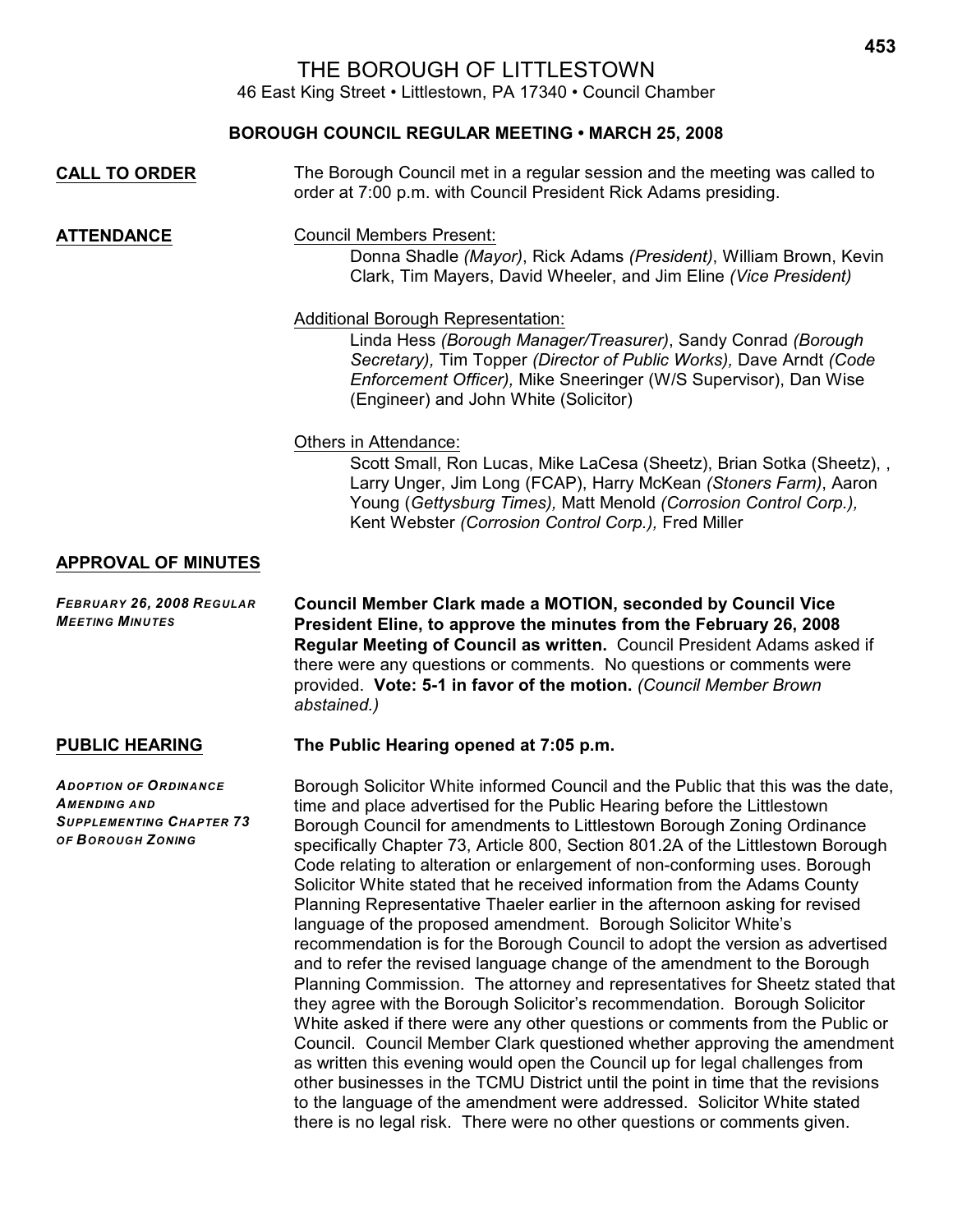*ADOPTION OF ORDINANCE AMENDING AND SUPPLEMENTING CHAPTER 73 OF BOROUGH ZONING (Continued)*

**Council Member Clark made a MOTION, seconded by Council Vice President Eline, to approve the adoption of an Ordinance of the Borough of Littlestown, Adams County, Pennsylvania amending Chapter 73, Article 800 § 801.2, paragraph A of said Borough Code adding a provision allowing for a non-conforming use to expand onto an adjacent vacant lot that is no more than 50% in area of the land containing the nonconforming use.** Council President Adams asked if there were any questions or comments. No questions or comments were provided. **Vote: 6-0 in favor of the motion.** 

**Council Member Clark made a MOTION, seconded by Council Member Brown, to send to the Planning Commission the revised addition of 801.2A as described by the Adams County Office of Planning and Development for review and recommendations to the amendment.** Council President Adams asked if there were any questions or comments. No questions or comments were provided. **Vote: 6-0 in favor of the motion.**

Borough Solicitor White informed Council and the Public that this was the date, time and place advertised for the Public Hearing before the Littlestown Borough Council for amendments to Littlestown Borough Code Ordinance specifically Section 53-3-H of Chapter 53 relating to the adjustment of public sewer service connection fees. Borough Solicitor White asked if there were any questions or comments from the Public or Council. There were none given.

**Council Member Clark made a MOTION, seconded by Council Member Wheeler, to approve the adoption of an Ordinance adjusting the public sewer service connection fees, by amending Chapter 53 § 53-3, paragraph H (connection fee) of the Littlestown Borough Code from \$1500.00 to \$1950.00 per dwelling unit.** Council President Adams asked if there were any questions or comments. No questions or comments were provided. **Vote: 6-0 in favor of the motion.** 

Borough Solicitor White informed Council and the Public that this was the date, time and place advertised for the Public Hearing before the Littlestown Borough Council for amendments to Littlestown Borough Code Ordinance specifically Section 70-5 of Article III of Chapter 70 relating to the adjustment of public water service connection fees. Borough Solicitor White asked if there were any questions or comments from the Public or Council. There were none given.

**Council Member Clark made a MOTION, seconded by Council Member Wheeler, to approve the adoption of an Ordinance adjusting the public water service connection fees, by amending Chapter 70, Article III § 70-5 (connection fee) of the Littlestown Borough Ordinances from \$1750.00 to \$2275.00 per dwelling unit.** Council President Adams asked if there were any questions or comments. No questions or comments were provided. **Vote: 6-0 in favor of the motion.** 

*ADOPTION OF RESOLUTION TO APPROVE APPLICATION FOR \$40,000.00 GRANT - REPLACE ROOF AT CROUSE PARK PAVILION*

Borough Solicitor White informed Council and the Public that this was the date, time and place advertised for the Public Hearing before the Littlestown Borough Council for a resolution to approve an application for a \$40,000.00 grant to DCNR for replacement of the roof at Crouse Park Pavilion. Borough Manager Hess stated that the total cost of the project is \$60,000.00 of which

*ADOPTION OF ORDINANCE AMENDING SECTION 53-3-H, CHAPTER 53 OF BOROUGH CODE*

*ADOPTION OF ORDINANCE AMENDING SECTION 70-5, CHAPTER 70 OF BOROUGH CODE*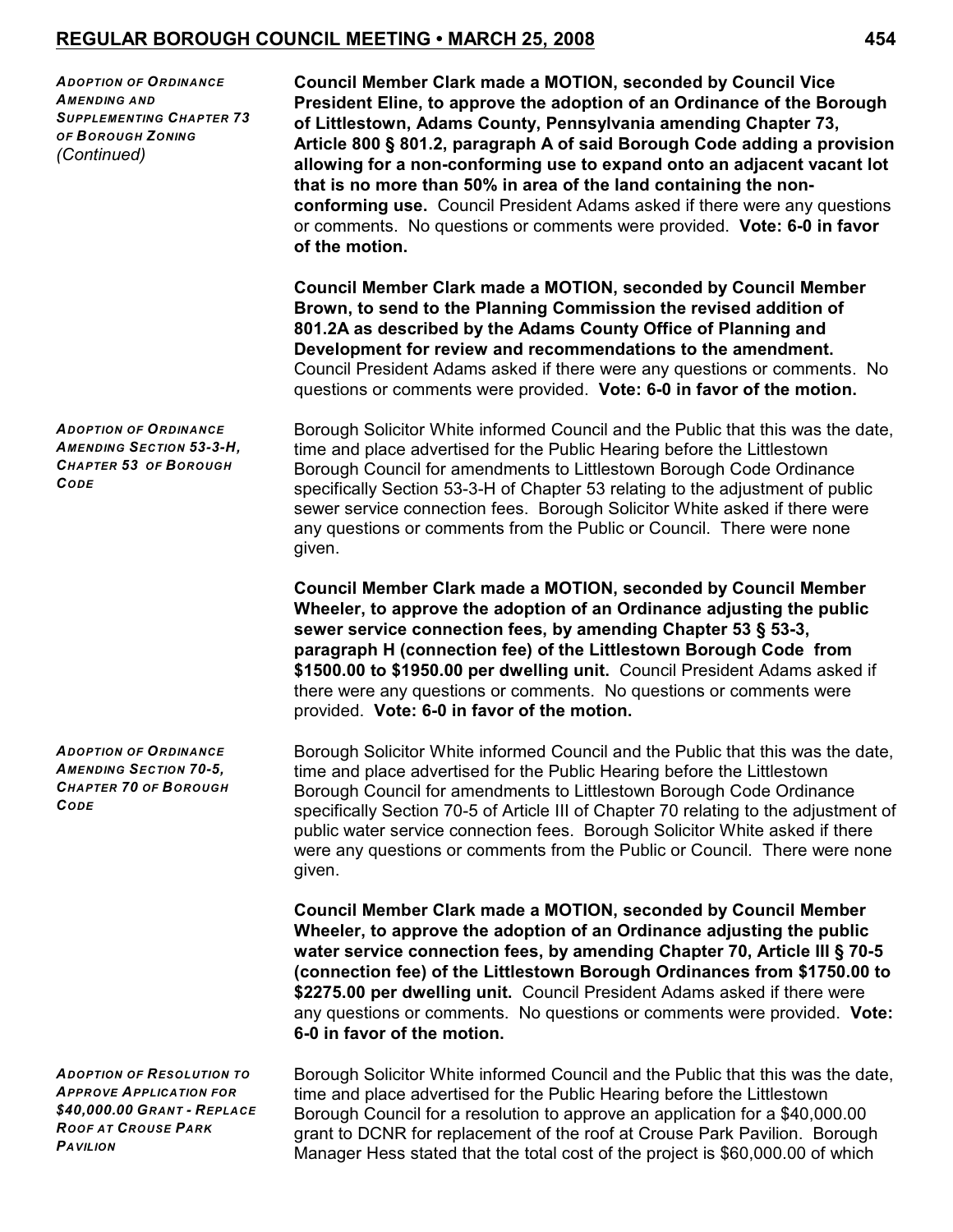*ADOPTION OF RESOLUTION TO APPROVE APPLICATION FOR \$40,000.00 GRANT - REPLACE ROOF AT CROUSE PARK PAVILION (Continued)*

\$40,000.00 will be covered by the grant. Borough Solicitor White asked if there were any questions or comments from the Public or Council. There were none given.

**Council Member Clark made a MOTION, seconded by Council Member Brown, to approve a resolution of The Borough of LIttlestown, Adams County, Pennsylvania, authorizing the filing of a proposal of funds under the Community Conservation Partnerships Grant Program by The Department of Conservation and Natural Resources for the direct purpose in the funding of the Crouse Park Pavilion Refurbishment Project as listed on the Littlestown Capital Improvements Program Initiatives for fiscal year 2008.** Council President Adams asked if there were any questions or comments. No questions or comments were provided. **Vote: 6-0 in favor of the motion.** 

#### **DELEGATION**

*CORROSION CONTROL CORPORATION - PROPOSAL FOR BOTH BOROUGH WATER TANKS*

**PUBLIC COMMENTS**

*LARRY UNGER - WATER ISSUE INVOLVING KINGSDALE FIRE CO.; PARKING LOT AT NEW BOROUGH BUILDING; COUNTER SUIT AGAINST MR. KENNETH FROCK*

#### **APPROVAL AND PAYMENTS OF BILLS**

## **APPROVAL OF REVENUES AND EXPENDITURES**

Kent Webster, owner of Corrosion Control Corporation, spoke in reference to the proposal from his company to service both Borough water tanks. The proposal is a ten-year service agreement which includes corrosion protection, repairs, painting, regularly scheduled inspections and a guaranteed emergency response time. The company had inspected the water tanks last month and based their proposal from those findings. The Borough Council will refer this matter to the Utilities Committee for review.

Mr. Larry Unger stated that he has a request for Borough Council in reference to a situation that he heard about. He has been told that Kingsdale Fire Company has been tapping into our water system to fill up their trucks. He feels that if this is true, a fine should be issued. He also requests that white lines on the parking lot at the new Borough building be repainted and moved East approximately 3-3  $\frac{1}{2}$  feet to allow larger trucks the additional space when using this parking lot. There is enough room to do this and keep the same number of parking spaces. Mr. Unger's third request is for the Borough Solicitor to investigate all possibilities of a counter suit against Mr. Kenneth Frock so that the Borough and its residents do not have to incur all of the legal costs that result from Mr. Frock's suit against the Borough.

**Council Vice President Eline, made a MOTION seconded by Council Member Wheeler, to approve the bills in the amount of \$244,641.25 for February 21, 2008 through March 18, 2008 and Payroll for February 17, 2008 through March 15, 2008 in the amount of \$52,022.70 for a total of \$296,663.95.** Council President asked if there were any questions or comments. No questions or comments were provided. **Vote: 6-0 in favor of the motion.**

**Council Member Clark, made a MOTION seconded by Council Vice President Eline, to approve the Secretary's Report of revenues reported for the month of February.** Council President asked if there were any questions or comments. No questions or comments were provided. **Vote: 6-0 in favor of the motion.**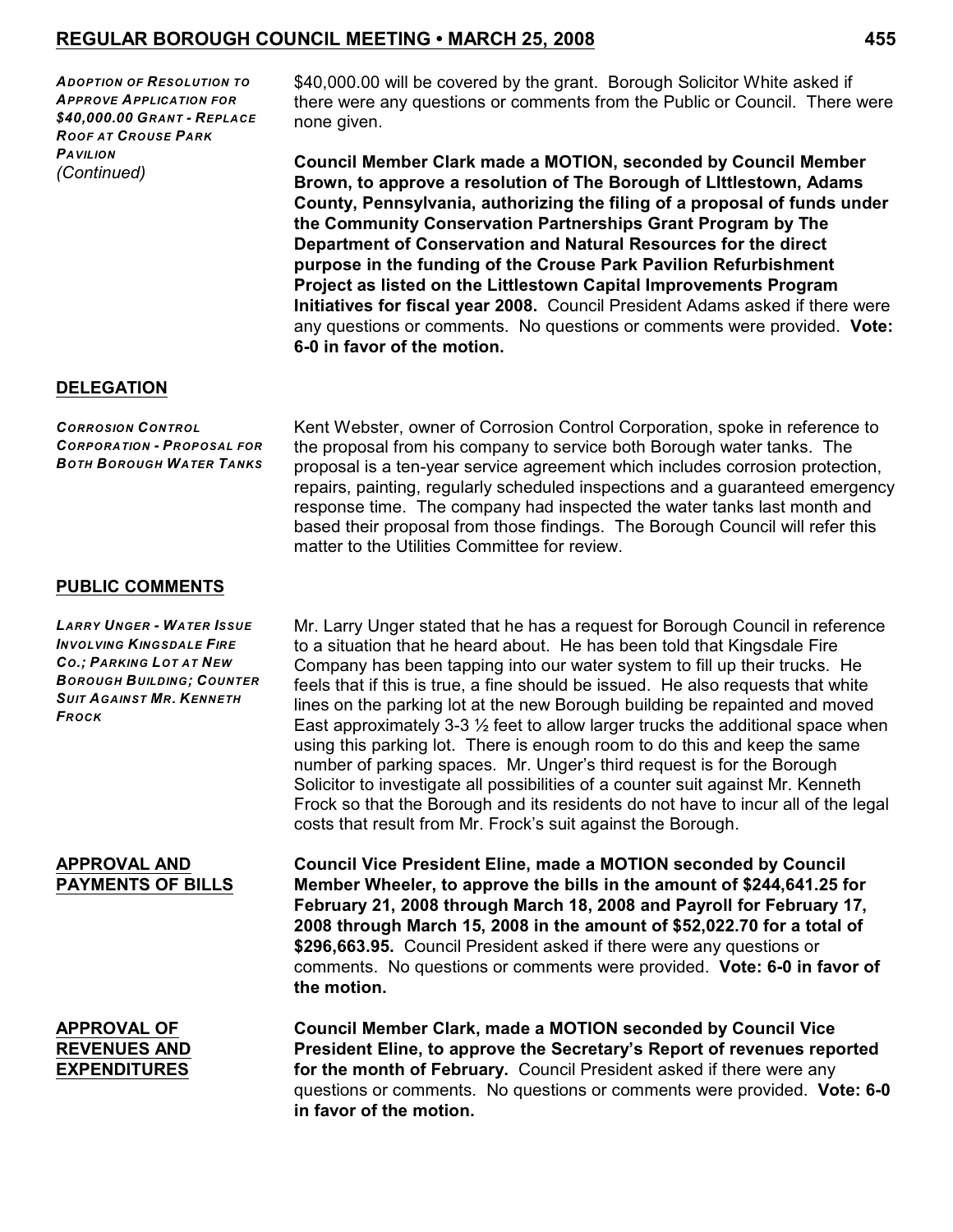| <b>APPROVAL OF</b><br><b>REVENUES AND</b><br><b>EXPENDITURES</b><br>(Continued)                | <b>Council Member Clark, made a MOTION seconded by Council Member</b><br>Mayers, to approve the Treasurer's Report for the month of February.<br>Council President asked if there were any questions or comments. No<br>questions or comments were provided. Vote: 6-0 in favor of the motion.                                                                                                                                                                                                                                                                                                                                                                                                                                                                                                                                                                                                                                                                                                                                                   |
|------------------------------------------------------------------------------------------------|--------------------------------------------------------------------------------------------------------------------------------------------------------------------------------------------------------------------------------------------------------------------------------------------------------------------------------------------------------------------------------------------------------------------------------------------------------------------------------------------------------------------------------------------------------------------------------------------------------------------------------------------------------------------------------------------------------------------------------------------------------------------------------------------------------------------------------------------------------------------------------------------------------------------------------------------------------------------------------------------------------------------------------------------------|
| <b>UNFINISHED BUSINESS</b>                                                                     |                                                                                                                                                                                                                                                                                                                                                                                                                                                                                                                                                                                                                                                                                                                                                                                                                                                                                                                                                                                                                                                  |
| <b>SIDEWALKS ALONG SOUTH</b><br><b>COLUMBUS AVENUE</b>                                         | Borough Manager Hess has sent letters to the property owners regarding the<br>sidewalks along South Columbus Avenue. She received a phone call from<br>Littlestown Association confirming that they have plans to put in the sidewalks<br>along their property and their intention is to have the job completed by<br>summer. Mr. Smith from Smith Family Partnership spoke with Mrs. Hess and<br>expressed that the cost of putting in sidewalks along his property on South<br>Columbus Avenue would cause a great hardship because he does not<br>presently have a buyer for the property. Council agrees that it would be a<br>hardship to Smith Family Partnership to install sidewalks at this time. No<br>action is needed at this time.                                                                                                                                                                                                                                                                                                  |
| <b>OLD PRINCE STREET LIGHTS</b>                                                                | <b>Council Member Clark made a MOTION, seconded by Council Member</b><br>Mayers, to take the seven light poles which were removed from Prince<br>Street to the scrap yard and get the most value possible for cashing them<br>in. Council President Adams asked if there were any questions or comments.<br>No questions or comments were provided. Vote: 6-0 in favor of the motion.                                                                                                                                                                                                                                                                                                                                                                                                                                                                                                                                                                                                                                                            |
| <b>REQUEST FOR EXTENSION -</b><br><b>SHANEBROOK PROPERTY,</b><br><b>401 SOUTH QUEEN STREET</b> | <b>Council Vice President Eline made a MOTION, seconded by Council</b><br>Member Clark, to approve an extension until June 24, 2008 for the<br>Shanebrook property located at 401 South Queen Street. Council<br>President Adams stated that this is a non-agenda item and asked if there were<br>any questions or comments. No questions or comments were provided. Vote:<br>6-0 in favor of the motion.                                                                                                                                                                                                                                                                                                                                                                                                                                                                                                                                                                                                                                        |
| <b>NEW BUSINESS</b>                                                                            |                                                                                                                                                                                                                                                                                                                                                                                                                                                                                                                                                                                                                                                                                                                                                                                                                                                                                                                                                                                                                                                  |
| <b>AWARD BID - SELLS PARKING</b><br>Lot                                                        | <b>Council Vice President Eline made a MOTION, seconded by Council</b><br>Member Mayers, to award the bid for Sells Parking Lot to Jerry Justice<br>Excavating at a total base bid of \$119,011.30 subject to the following<br>conditions:<br>1. Qualifications to be submitted by JJE, including a list of similar<br>local work experience and client references acceptable to the<br>Borough.<br>2. Correct and complete Certificates of Insurance and<br>Performance and Payment Bonds to be provided within two (2)<br>weeks.<br>3. HRG recommends that the Borough choose Alternate 35a -<br>"Install parking meter heads, sleeve, bracket, and base" only, at<br>this time. Contractor to agree in writing to allow Borough to defer<br>decision on Alternates 13d, 13.1.a and 13.2.a until subsurface<br>discoveries by Contractor, Engineer review and Owner decision.<br>Council President Adams stated asked if there were any questions or<br>comments. No questions or comments were provided. Vote: 6-0 in favor of<br>the motion. |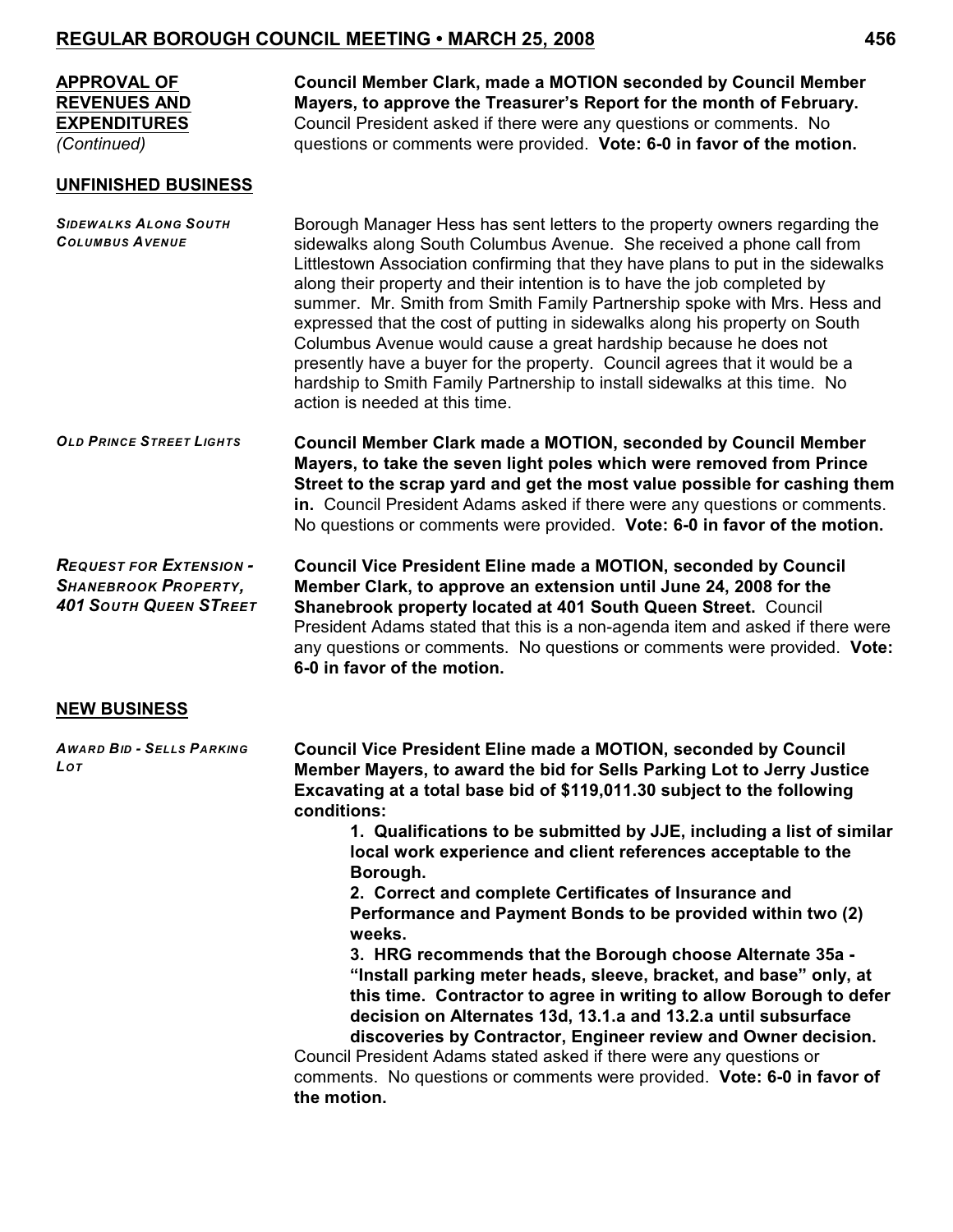| <b>CREATION OF RECORDING</b><br><b>SECRETARY FOR THE</b><br><b>RECREATION BOARD</b>                          | <b>Council Member Clark made a MOTION, seconded by Council Member</b><br>Brown, to approve the creation of a Recording Secretary position for the<br>Littlestown Recreation Board. Council President Adams asked if there were<br>any questions or comments. No questions or comments were provided. Vote:<br>6-0 in favor of the motion.    |
|--------------------------------------------------------------------------------------------------------------|----------------------------------------------------------------------------------------------------------------------------------------------------------------------------------------------------------------------------------------------------------------------------------------------------------------------------------------------|
| <b>REMOVAL OF CURRENT</b><br><b>SECRETARY OF RECREATION</b><br><b>BOARD</b>                                  | <b>Council Member Clark made a MOTION, seconded by Council Member</b><br>Mayers, to remove the current position and pay rate of Secretary from the<br>Littlestown Recreation Board. Council President Adams asked if there were<br>any questions or comments. No questions or comments were provided. Vote:<br>6-0 in favor of the motion.   |
| <b>APPOINTMENT OF MICHELE</b><br><b>RORRER, RECORDING</b><br><b>SECRETARY FOR RECREATION</b><br><b>BOARD</b> | <b>Council Member Clark made a MOTION, seconded by Council Vice</b><br>President Eline, to appoint Michele Rorrer as the Recording Secretary for<br>the Littlestown Recreation Board. Council President Adams asked if there<br>were any questions or comments. No questions or comments were provided.<br>Vote: 6-0 in favor of the motion. |
| <b>CORRESPONDENCE</b>                                                                                        |                                                                                                                                                                                                                                                                                                                                              |
| <b>RECOGNITION OF SGT. FUNT</b>                                                                              | Council President Adams read a letter received from Chief Donald Baker<br>recognizing and commending the efforts of Sgt. Funt in obtaining a \$1,000.00<br>grant from Wal-Mart for the purchase of camera equipment for the police<br>vehicles.                                                                                              |
| <b>LETTER TO UNION &amp; GERMANY</b><br><b>TOWNSHIPS ON ACT 537</b>                                          | Solicitor White sent a letter to both Union and Germany Townships in<br>reference to Act 537. He has not heard anything official from either township.<br>Solicitor White did state in the letter that he needed input back from the<br>townships within 60 days of the date of the letter. The letter was dated<br>February 29, 2008.       |
| <b>REPORTS</b>                                                                                               |                                                                                                                                                                                                                                                                                                                                              |
| Borough<br><i><b>MANAGER/TREASURER</b></i>                                                                   | Borough Manager Hess stated that her monthly report was provided earlier to<br>Borough Council.                                                                                                                                                                                                                                              |
| <b>MAYOR</b>                                                                                                 | Mayor Shadle stated that \$1515.00 in fines was turned over to the Borough<br>Secretary for the period of February 1, 2008 through February 29, 2008.                                                                                                                                                                                        |
| <b>CHIEF OF POLICE</b>                                                                                       | Mayor Shadle stated that the police report turned in for the month of February<br>totaled \$5,579.33.                                                                                                                                                                                                                                        |
| <b>BOROUGH SECRETARY</b>                                                                                     | Borough Secretary Conrad stated that her monthly report was provided earlier<br>to the Borough Council.                                                                                                                                                                                                                                      |
| <b>BOROUGH DIRECTOR OF PUBLIC</b><br><b>WORKS</b>                                                            | Borough Director of Public Works Topper provided his monthly report earlier to<br>the Borough Council.                                                                                                                                                                                                                                       |
| <b>CODE ENFORCEMENT OFFICER</b>                                                                              | Code Enforcement Officer Arndt provided his monthly report earlier to the<br>Borough Council.                                                                                                                                                                                                                                                |
| <b>BOROUGH WATER/SEWER</b><br><b>SUPERVISOR</b>                                                              | Borough Water/Sewer Supervisor stated that he provided his monthly report<br>earlier to the Borough Council.                                                                                                                                                                                                                                 |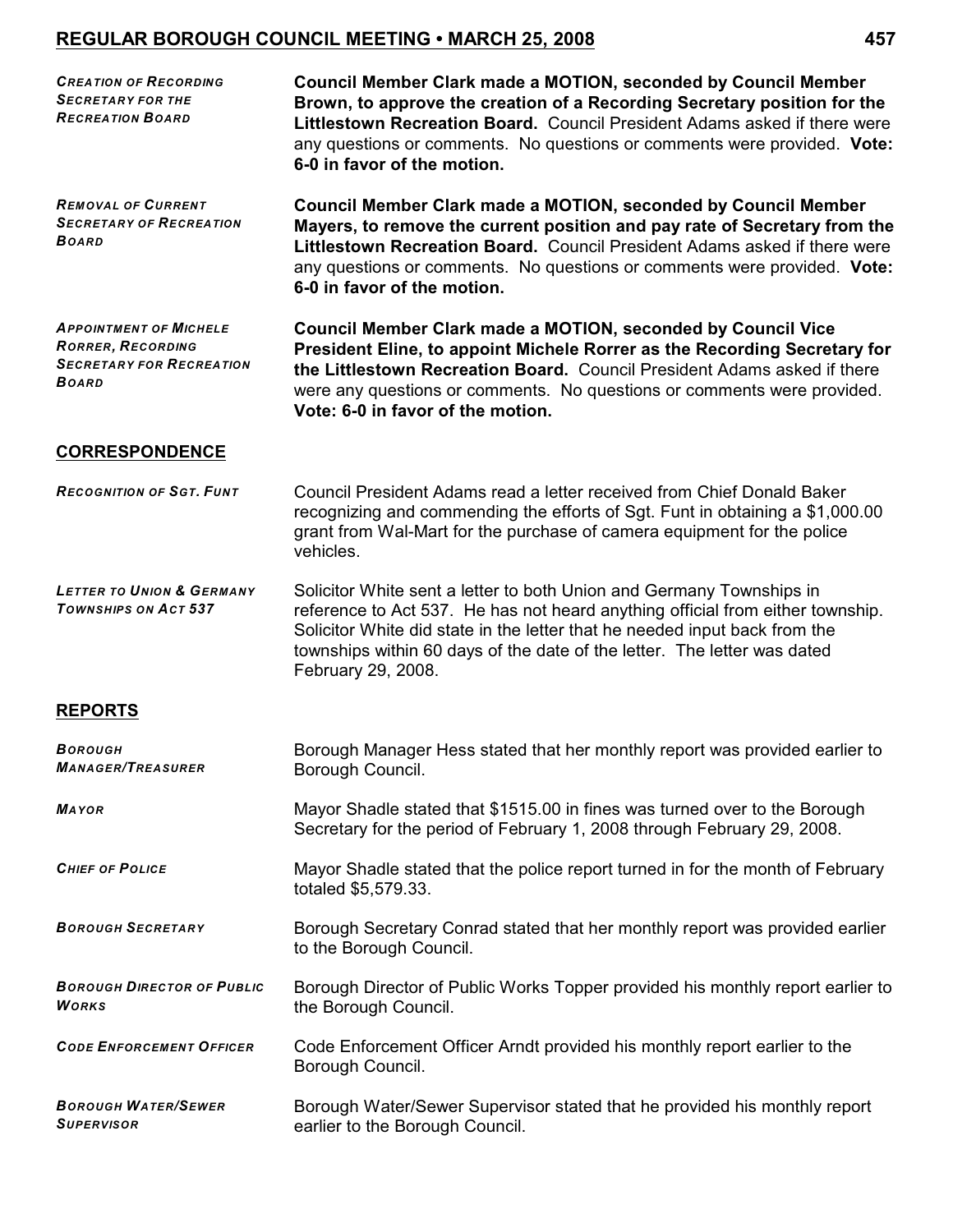*BOROUGH SOLICITOR* Solicitor White reported that his only item will be discussed during Executive Session. Council President Adams asked on the progress of the properties that Council decided to move towards Sheriff Sales due to the delinquency of their water and sewer bills. Solicitor White reported that we do have one scheduled for Sheriff Sale.

**APPROVAL OF REPORTS Council Member Clark, made a MOTION seconded by Council Member Wheeler, to approve the monthly reports as written.** Council President Adams asked if there were any questions or comments. No questions or comments were provided. **Vote: 6-0 in favor of the motion.**

### **REPORTS OF BOARDS, COMMISSION AND COMMITTEES**

#### **RECREATION BOARD**

*RAIL TO TRAIL* **Council Member Clark, made a MOTION seconded by Council Member Brown, based on the recommendation from the Recreation Board, to have Borough Manager Hess send a letter to the representatives for the Rail to Trail program stating that the Borough supports the program.**  Council President Adams asked if there were any questions or comments. No questions or comments were provided. **Vote: 6-0 in favor of the motion.**

## **PLANNING COMMISSION**

| <b>NON-IMPACT HOME</b><br><b>OCCUPATION - KRISTY</b><br><b>ANNORENO, 31 MASON DIXON</b><br><b>DRIVE</b>               | <b>Council Member Clark, made a MOTION seconded by Council Member</b><br>Wheeler, to approve the recommendation of the Littlestown Planning<br>Commission for approval of a no impact home-based business for Kristy<br>Annoreno, 31 Mason Dixon Drive, Littlestown, Adams County,<br>Pennsylvania to operate a home janitorial cleaning business. Council<br>President Adams asked if there were any questions or comments. No<br>questions or comments were provided. Vote: 6-0 in favor of the motion.         |
|-----------------------------------------------------------------------------------------------------------------------|-------------------------------------------------------------------------------------------------------------------------------------------------------------------------------------------------------------------------------------------------------------------------------------------------------------------------------------------------------------------------------------------------------------------------------------------------------------------------------------------------------------------|
| HOME OCCUPATION - J & J<br><b>CONSTRUCTION, MR. &amp; MRS.</b><br><b>CHRISTIANSON, 382 EAST KING</b><br><b>STREET</b> | <b>Council Member Clark, made a MOTION seconded by Council Vice</b><br>President Eline, to approve the recommendation of the Littlestown<br>Planning Commission for approval of a home occupation for Mr. and Mrs.<br>Christianson, 382 East King Street, Littlestown, Adams County,<br>Pennsylvania to operate a home-based business, J & J Construction.<br>Council President Adams asked if there were any questions or comments. No<br>questions or comments were provided. Vote: 6-0 in favor of the motion. |
| <b>WAIVE PERMIT FEES FOR NOT-</b><br><b>FOR-PROFIT ORGANIZATIONS</b>                                                  | <b>Council Member Clark, made a MOTION seconded by Council Member</b><br>Brown, to table this recommendation to the Borough Solicitor to review<br>and recommend to Council what actions it can or cannot take with regard<br>to this type of waiver. Council President Adams asked if there were any<br>questions or comments. No questions or comments were provided. Vote: 6-0<br>in favor of the motion.                                                                                                      |
| <b>CIVIL SERVICE</b>                                                                                                  | Council Member Mayers, Committee Chairperson, stated that there is nothing<br>to report.                                                                                                                                                                                                                                                                                                                                                                                                                          |
| <b>COMMUNITY RELATIONS</b>                                                                                            | Council Member Brown, Committee Chairperson, stated that there is nothing to<br>report.                                                                                                                                                                                                                                                                                                                                                                                                                           |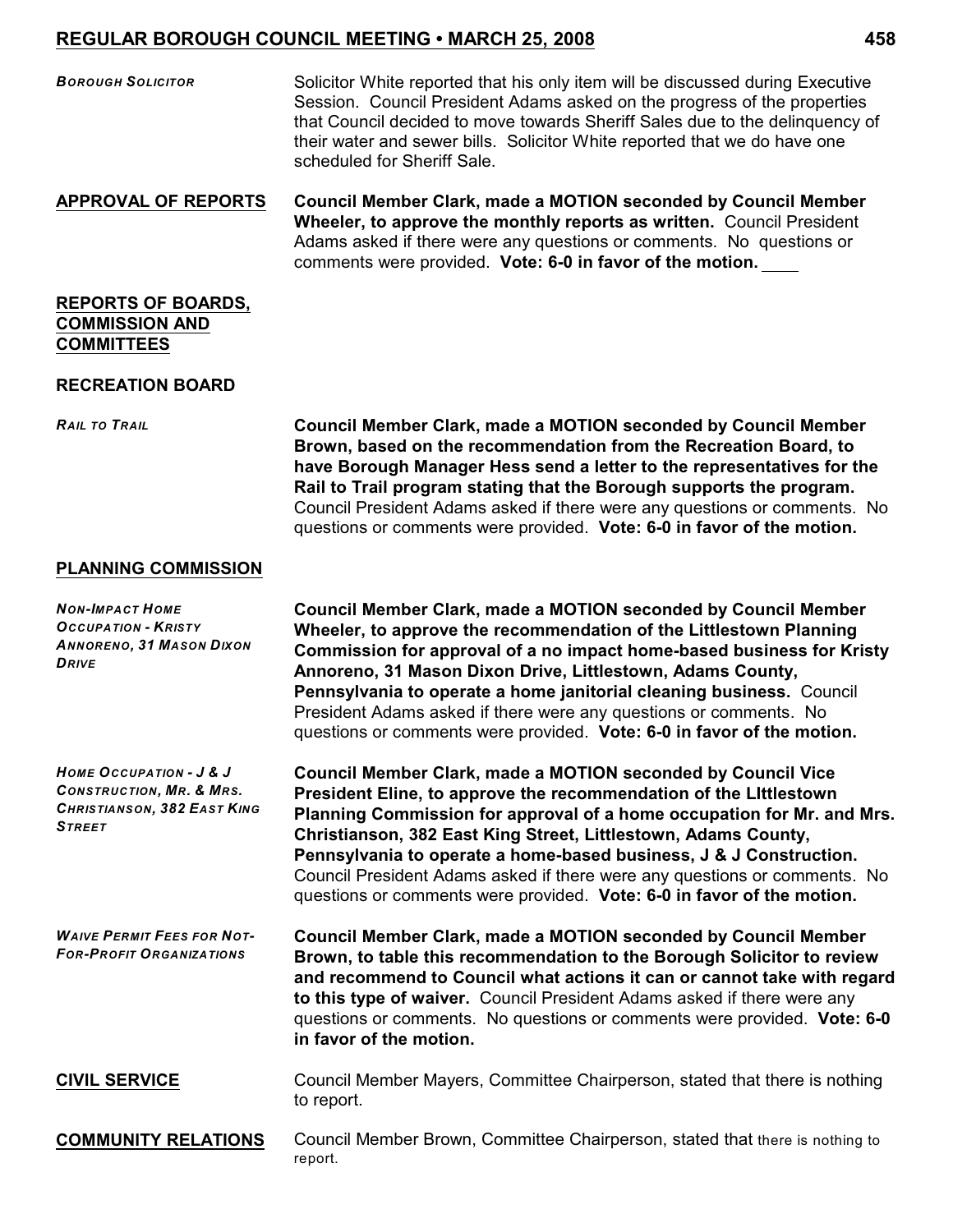| <b>FINANCE COMMITTEE</b>                                                                   | Council President Adams, Committee Chairperson, stated that the Finance<br>Committee will need to schedule a meeting with Borough Manager Hess and<br>Secretary Conrad to discuss some financial issues.                                                                                                                                                                                                                                                                                                                                                                                                                                                                                                                                                                      |
|--------------------------------------------------------------------------------------------|-------------------------------------------------------------------------------------------------------------------------------------------------------------------------------------------------------------------------------------------------------------------------------------------------------------------------------------------------------------------------------------------------------------------------------------------------------------------------------------------------------------------------------------------------------------------------------------------------------------------------------------------------------------------------------------------------------------------------------------------------------------------------------|
| <b>FIRE PREVENTION</b><br><b>COMMITTEE</b>                                                 | Council Vice President Eline, Committee Chairperson, stated that there was<br>nothing to report.                                                                                                                                                                                                                                                                                                                                                                                                                                                                                                                                                                                                                                                                              |
| <b>HEALTH &amp; SAFETY</b><br><b>COMMITTEE</b>                                             | Council Member Clark, Committee Chairperson, stated that there was nothing<br>to report.                                                                                                                                                                                                                                                                                                                                                                                                                                                                                                                                                                                                                                                                                      |
| <b>PERSONNEL</b><br><b>COMMITTEE</b>                                                       | Council Vice President Eline, Committee Chairperson, stated that Council will<br>meet in Executive Session to discuss personnel issues.                                                                                                                                                                                                                                                                                                                                                                                                                                                                                                                                                                                                                                       |
| <b>UNION/POLICE</b><br><b>CONTRACT COMMITTEE</b>                                           | Council President Adams, Committee Chairperson, stated that there was a<br>meeting held to discuss the request of the Police to go to a one-tier pay<br>schedule instead of two-tier pay schedule. This would require adding an<br>amendment to the current Police contract. No action is taken at this time.                                                                                                                                                                                                                                                                                                                                                                                                                                                                 |
| <b>PROPERTY &amp; SUPPLY</b><br><b>COMMITTEE</b>                                           | Council Member Clark, Committee Chairperson, gave an update on the 10<br>South Queen Street building.                                                                                                                                                                                                                                                                                                                                                                                                                                                                                                                                                                                                                                                                         |
| <b>AWARDING OF BID-</b><br><b>COMMUNICATION WIRING FOR</b><br><b>10 SOUTH QUEEN STREET</b> | <b>Council Member Clark, made a MOTION seconded by Council Vice</b><br>President Eline, to approve the recommendation of the Property and<br>Supply Committee to award the contract for communication wiring,<br>network communication support hardware, and installation of said<br>equipment for the 10 South Queen Street facility, Littlestown,<br>Pennsylvania to the lowest bidder as required by the Borough Code<br>Article XIV § 1402 to Infopathways, LLC of Westminster, Maryland for the<br>price of \$14,974.99 and shall be paid for from General Fund Account 01-<br>409-370 (maintenance and repairs). Council President Adams asked if there<br>were any questions or comments. No questions or comments were provided.<br>Vote: 6-0 in favor of the motion. |
| <b>NEW FILE SERVER FOR 10</b><br><b>SOUTH QUEEN STREET</b>                                 | Council Member Clark, made a MOTION seconded by Council Vice<br>President Eline, to approve the recommendation of the Property and<br>Supply Committee to purchase a computer file server and its required<br>operating system from the Pennsylvania Costars Municipal procurement<br>contract for the 10 South Queen Street facility, Littlestown, Pennsylvania<br>at the lowest prices possible and not to exceed \$6,000.00 and will be paid<br>for from General Fund Account 01-409-370 (maintenance and repairs).<br>Council President Adams asked if there were any questions or comments. No<br>questions or comments were provided. Vote: 6-0 in favor of the motion.                                                                                                 |
| <b>NEW PHONE SYSTEM FOR 10</b><br><b>SOUTH QUEEN STREET</b>                                | <b>Council Member Clark, made a MOTION seconded by Council Member</b><br>Brown, to approve the recommendation of the Property and Supply<br>Committee to purchase telephone equipment and installation for the 10<br>South Queen Street facility, Littlestown, Pennsylvania from ACC Telecom<br>for \$6,308.40 and shall be paid for from General Fund Account 01-409-<br>370. Council President Adams asked if there were any questions or<br>comments. No questions or comments were provided. Vote: 6-0 in favor of<br>the motion.                                                                                                                                                                                                                                         |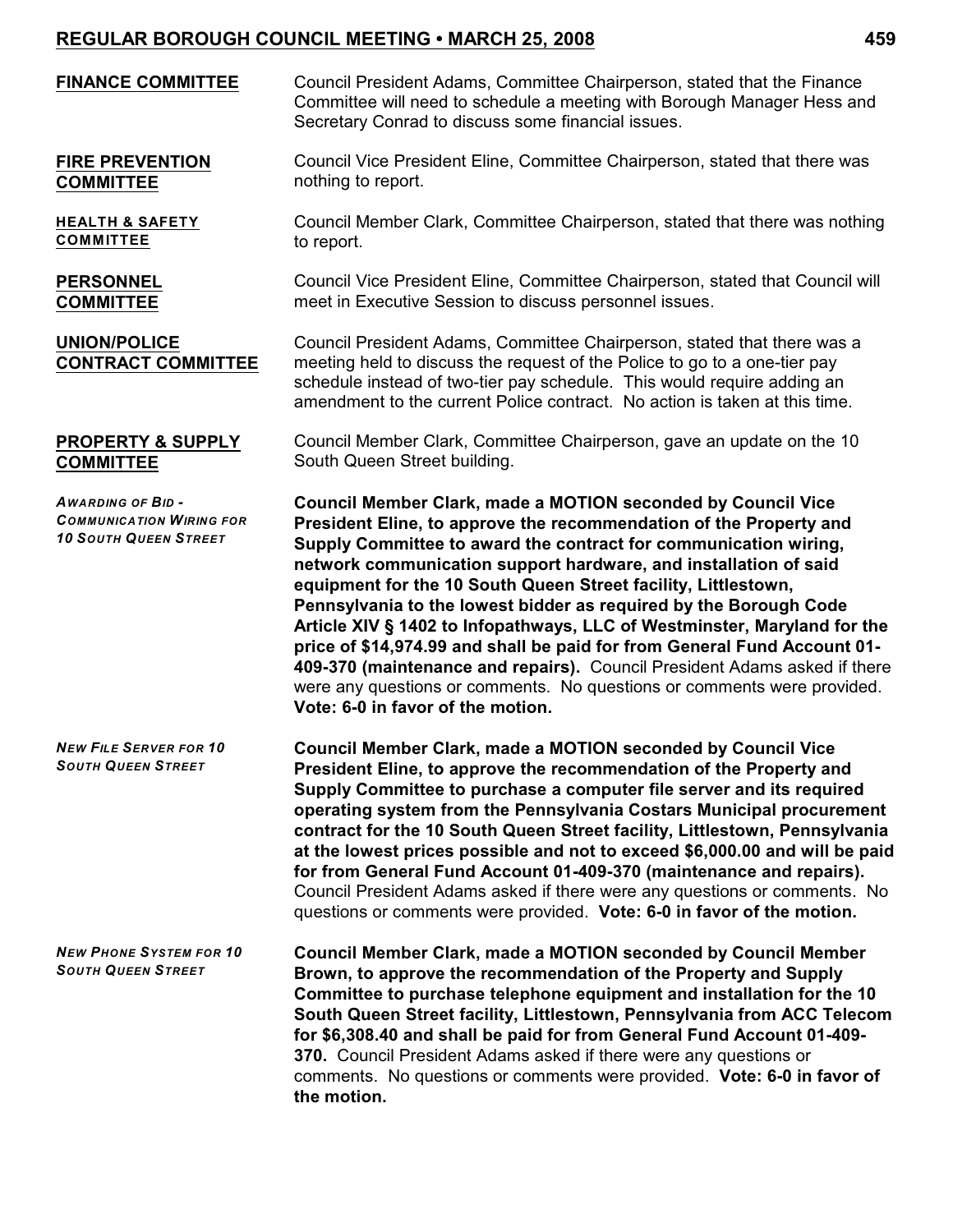| <b>TRANSFER OF POLICE RADIO</b><br><b>EQUIPMENT FOR 10 SOUTH</b><br><b>QUEEN STREET</b>      | Council Member Clark, made a MOTION seconded by Council Member<br>Brown, to approve the recommendation of the Property and Supply<br>Committee for the purchase of antennas, implementation, and transfer of<br>police radio equipment from its current base to the 10 South Queen<br>Street facility, Littlestown, Pennsylvania by K & C Communications for<br>\$4,665.00 and to be paid for from General Fund Account 01-410-700.<br>Council President Adams asked if there were any questions or comments. No<br>questions or comments were provided. Vote: 6-0 in favor of the motion. |
|----------------------------------------------------------------------------------------------|--------------------------------------------------------------------------------------------------------------------------------------------------------------------------------------------------------------------------------------------------------------------------------------------------------------------------------------------------------------------------------------------------------------------------------------------------------------------------------------------------------------------------------------------------------------------------------------------|
| <b>ANNUAL MAINTENANCE</b><br><b>CONTRACT FOR ELEVATOR AT</b><br><b>10 SOUTH QUEEN STREET</b> | <b>Council Member Clark, made a MOTION seconded by Council Member</b><br>Mayers, to approve the recommendation of the Property and Supply<br>Committee to enter into an annual maintenance contract with the Otis<br>Elevator Company for the 10 South Queen Street facility elevator,<br>Littlestown, Pennsylvania for \$1,440.00 where funds will be drawn from<br>General Fund Account 01-409-370. Council President Adams asked if there<br>were any questions or comments. No questions or comments were provided.<br>Vote: 6-0 in favor of the motion.                               |
| <b>STREETS &amp;</b><br><b>TRANSPORTATION</b><br><b>COMMITTEE</b>                            | Council Member Wheeler, Committee Chairperson, stated that there was<br>nothing to report.                                                                                                                                                                                                                                                                                                                                                                                                                                                                                                 |
| UTILITIES/I&I<br><b>COMMITTEE</b>                                                            | Council Member Mayers, Committee Chairperson, was not present at this<br>meeting so there was nothing to report.                                                                                                                                                                                                                                                                                                                                                                                                                                                                           |
| <b>REGIONAL</b><br><b>COMPREHENSIVE PLAN</b><br><b>COMMITTEE</b>                             | Council Member Clark, Committee Chairperson, stated that the Committee is<br>awaiting further information in reference to the Act 537 and the Joint<br>Comprehensive Plan. He will provide more information to Council as it is<br>available.                                                                                                                                                                                                                                                                                                                                              |
| YORK/ADAMS TAX<br><b>BUREAU</b>                                                              | Council Member Wheeler stated that he has already provided Borough Council<br>with his report.                                                                                                                                                                                                                                                                                                                                                                                                                                                                                             |
| <b>LITTLESTOWN</b><br><b>CHAMBER OF</b><br><b>COMMERCE</b>                                   | Council Member Brown stated that there is nothing to report.                                                                                                                                                                                                                                                                                                                                                                                                                                                                                                                               |
| <b>ADJOURN FOR</b><br><b>EXECUTIVE</b>                                                       | Council President Adams announced, at 8:48 p.m. that the Borough Council<br>would adjourn the regular meeting for an Executive Session to discuss<br>personnel matters and litigation.                                                                                                                                                                                                                                                                                                                                                                                                     |
|                                                                                              | Council Member Clark, made a MOTION seconded by Council Member<br>Wheeler, to go into an Executive Session to discuss personnel matters<br>and a possible real estate transaction. Council President Adams asked if<br>there were any questions or comments. No questions or comments were<br>provided. Vote: 6-0 in favor of the motion.                                                                                                                                                                                                                                                  |
| <b>RECONVENE</b>                                                                             | The Borough Council reconvened at 11:04 p.m. and the public was invited<br>back into the meeting room.                                                                                                                                                                                                                                                                                                                                                                                                                                                                                     |